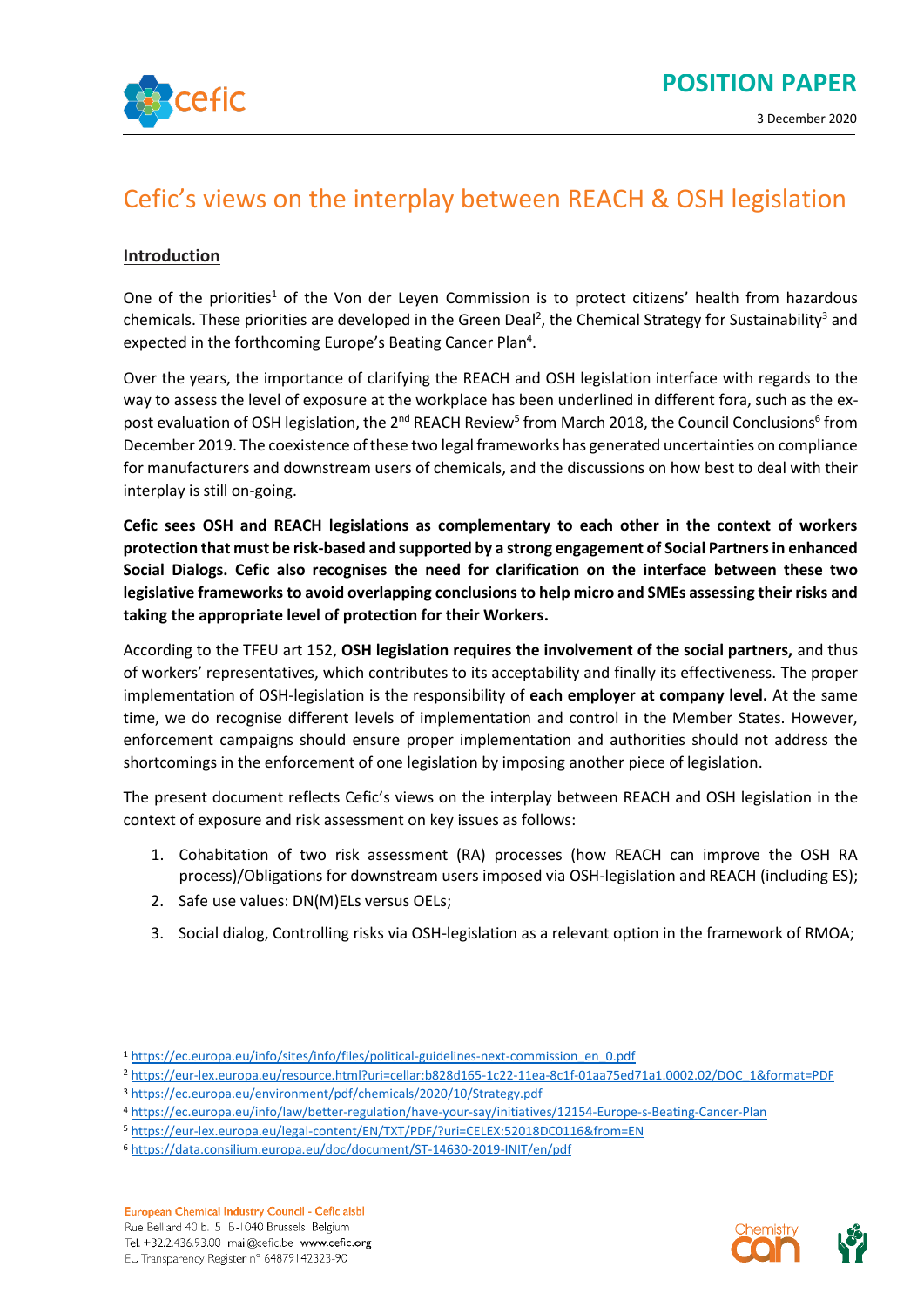4. OSH-legislation acceptance in the context of authorisation exemption based on REACH Article 58(2).

Hence, this document constitutes the basis for further discussions which, we hope, will follow soon to provide concrete proposals to best address these issues.

## **1. Cohabitation of two risk assessment (RA) processes (how REACH can improve the OSH RA process)/Obligations for downstream users imposed via OSH-legislation and REACH (including ES)**

REACH and OSH-legislation aim, among others, to ensure that Workers exposure to chemicals risks are under control. However, **risks assessments in REACH and OSH are of two different natures**. Exposure scenarios (ES) generated by registrants in the context of REACH, even with the support of sector specific information, are by nature "generic"7, whereas the OSH RA are intended to include workplace and task specific information in a comprehensive way. ES can provide useful information for OSH RA, however not always easily understandable for the OSH practitioners.

The identified uses of a REACH registered substance, for which exposure scenarios have been developed, are displayed in section 1 of the SDS and in the ESs attached to the SDS. When the identified Use is covered in Section 1 of the SDS and in table of contents in the Annex of the ES, a more pragmatic approach on the implementation of the content of ES at user level should be allowed.

**ES** should be considered **as an information source and/or screening tool in the context of the workplace specific RA** considering a phase-in approach **starting with a generic RA**, as required by REACH legislation, **followed by in-depth and task specific (OSH) RA**. While the objective of the implementation of the ES is to contribute to the safe use of a chemical, under OSH legislation it needs to be demonstrated that the risk is adequately controlled for the respective activities. **In the latter case, it should be accepted as compliant with the ES without the need to prepare a downstream user CSR and notify ECHA in case of deviation from the exact content (OC/RMM) of the ES**.

The acceptance of the coverage of the identified use and of the ES as an information source/screening tool is expected to result in a **better incorporation of the REACH information into the OSH RA**. This will contribute to a more effective implementation by companies of their workplace OSH RA, and thus to the improvement of the safety and health of workers. This would also allow more clarity on the obligations arising from both legislations and the actions that need to be taken at the workplace level. Furthermore, it will require a change in ECHA's guidance.

### **2. Safe use values: DN(M)ELs versus OELs**

In accordance with REACH Article 31(1), a Safety Data Sheet (SDS) needs to be provided to the recipient of a substance. When compiling a SDS, the Occupational Exposure Limits (OELs) and/or Derived No (Minimal) Effect Levels (DN(M)ELs)<sup>8</sup> shall be provided, where available. The coexistence of these values can create confusion for receivers of SDS.

<sup>&</sup>lt;sup>7</sup> A use by definition covers a diversity of workplaces along the value chain.

<sup>8</sup> In the context of this document DMELs are not addressed.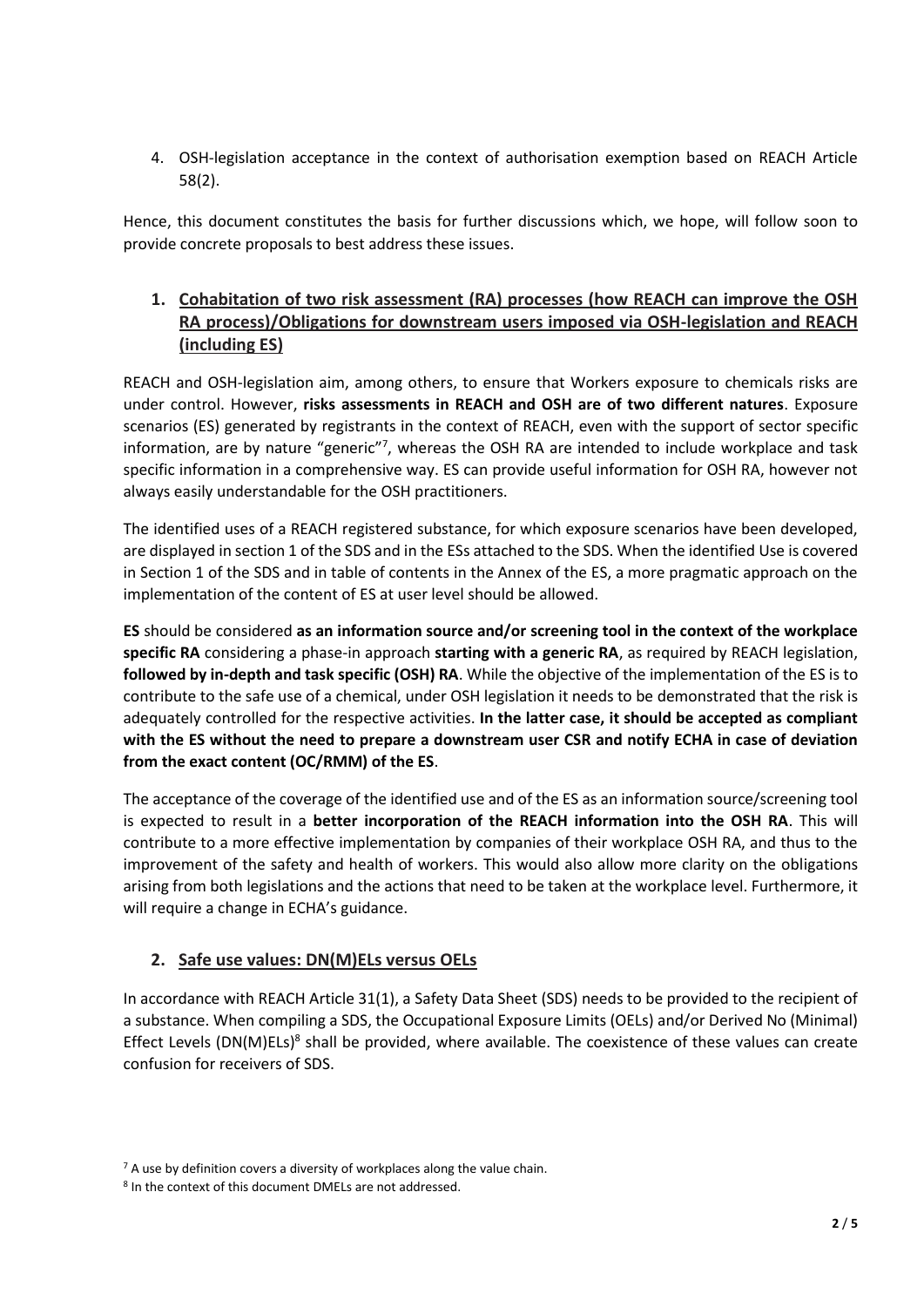**Safe use under Chemical Agents Directive (CAD)/Carcinogens and Mutagens Directive (CMD)** can be confirmed when exposures to the substance(s) is below the OEL and, in the case of a Carcinogen or Mutagen, technical measures are used to reduce exposure as low as technically feasible. The **hierarchy of control should be applied** and used in combination e.g. engineering controls, administrative controls and PPE in combination. Confirmation can be quantitatively assessed using appropriate validated sampling and analytical methods or qualitatively using professional judgement by a competent person.

**Safe use in the context of REACH** can be confirmed when the modelled exposure is below the DNEL. The operational conditions (OC) and risk management measures (RMMs) communicated as regards to the substance and the process categories (PROC) are implemented as defined in the exposure scenario supplied in an annex to the SDS from registrant or actor in the supply chain (where an extended SDS is required). The DNEL has been used to identify the correct operational conditions and risk management measures in a risk assessment approach.

Given the above, it becomes evident that **DNELs & OELs for the assessment of inhalation** exposure serve different purposes and are derived in different ways, by using different methodologies (assessment factors, dose-response curves, level of acceptability for non-threshold substances, …). For these reasons, the DNELs and OELs can coexist. Furthermore, it should be acknowledged that:

- o Indicative (I) OELs are health-based reference values, feasibility of the measurement techniques (sampling and analytical) is also considered when deriving the values;
- o The Binding (B) OELV setting process includes not only health considerations but also takes into account socio economic aspects.
- o DNELs are, in principle, used to compare modelled exposure to determine the correct OCs /RMMs and to demonstrate safe use within the REACH framework;
- o Workplace risk assessment is task(s) based and has to be workplace specific.

Therefore, and taking into account the respective regulatory frameworks, the following cases should be considered:

- If an OEL is available,
	- o it must be considered in the workplace risk assessment process;
	- $\circ$  it can also be used as an inhalation DNEL (for short/ long term exposure for workers) in the chemical safety assessment.
- If compliant with an OEL, it should be considered that the risk for workers from the inhalation exposure is sufficiently controlled. Dermal route exposure is usually performed through qualitative assessment and DNEL dermal for workers is not really helpful in the OSH context.
- If no OEL is available,
	- o a semi-quantitative assessment according to OSH provisions can be performed; in that case, a DNEL should be accepted as part of the OSH toolbox in the workplace risk assessment process. (DNEL can serve to determine hazard band in control banding methods.)
- A guidance should be developed to describe the implementation of the different reference values (e.g. practical recommendations on how to deal with the hierarchy of the values short/long term, systemic and the notations).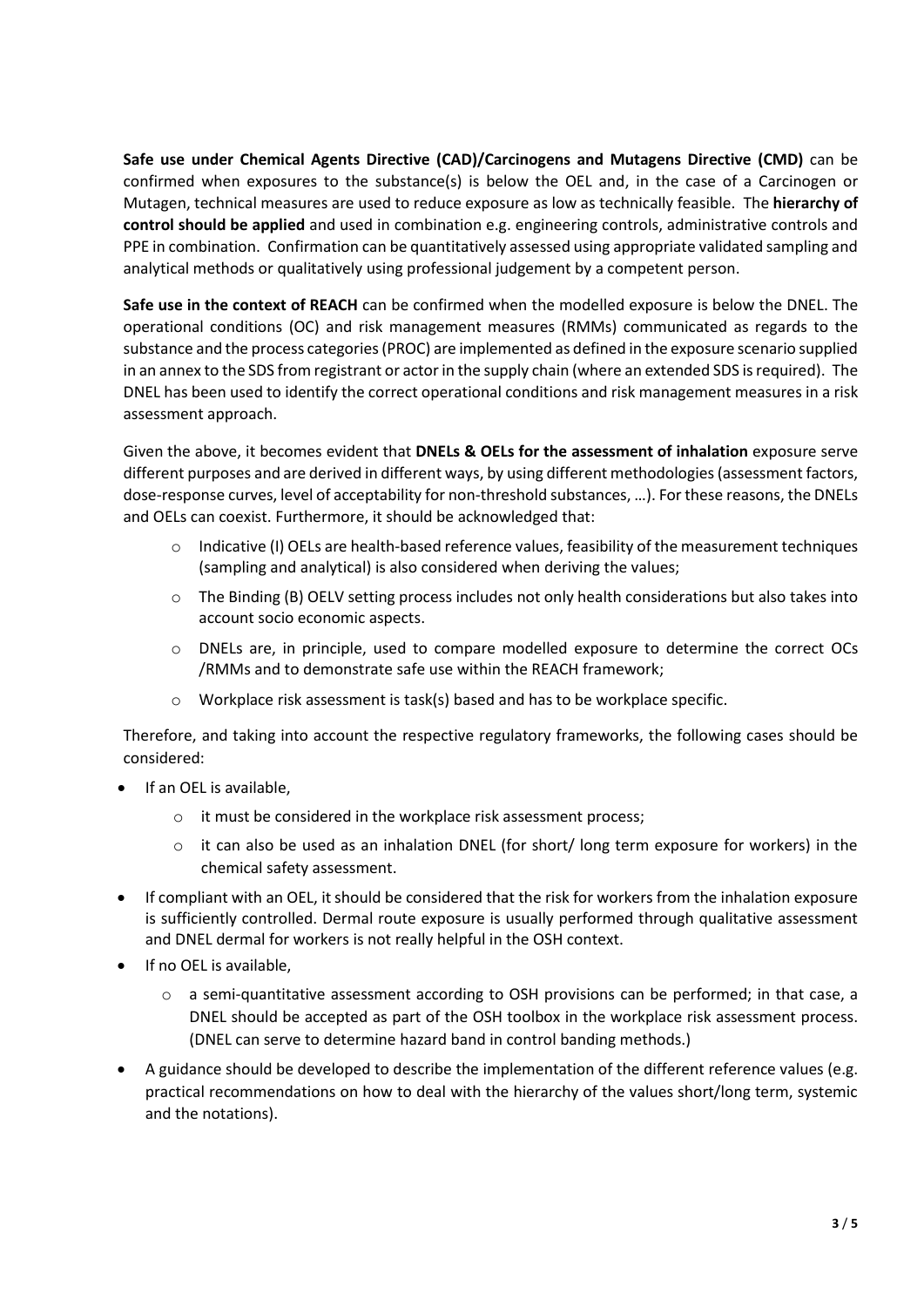## **3. Social Dialog, Controlling risks via OSH-legislation as a relevant option in the framework of RMOA**

The purpose of a regulatory management option analysis (RMOA) is to help authorities clarify whether (additional) regulatory action is necessary for a given substance and to identify the most appropriate measures to address a concern. When such concern relates to workers safety, **the RMOA should always consider OSH legislation and its instruments to address it.** Hence, in such cases, the REACH Competent Authorities **should not limit the assessment to REACH experts but should also involve, on an equal footing, Experts on Occupational Health and Safety area**.

Furthermore, when the concern to be addressed relates to workers safety, the assessment to be made should take into account:

- That the risk assessment (RA) set under OSH legislation is specific for workplaces, including all tasks, while the REACH RA is generic for the substance. It should be acknowledged that different approaches of performing the workplace RA and different control strategies are valid.
- The efficiency of OSH legislation should be assessed not only on the basis of EU directives, but also on **national legislations**, their guidance and operational practices; terms and methods are known by workers and employers since decades.
- OSH legislation has a wider scope as it addresses combined exposure to different chemical agents at the workplace.

### **4. OSH-legislation acceptance in the context of authorisation exemption based on REACH Article 58(2)**

Considering the decision of the Court of Justice of the EU in Case C-651/15 P VECCO v Commission (the VECCO decision), it is recognised that OSH legislation meets the requirements of Article 58(2) REACH if the following **two cumulative conditions** are met:

**Condition 1**: There is existing specific Community legislation imposing minimum requirements relating to the protection of human health or the environment for the use of the substance; and

### **Condition 2**: On the basis of that legislation, the risk is properly controlled.

In this decision, the Court specified that the exemption mechanism of Article 58(2) REACH implies a substance-specific regulation of its uses or categories of uses.

Thus, should Directive 98/24 or Directive 2004/37<sup>9</sup> provide for a substance-specific regulation (e.g. by establishing a binding occupational exposure limit value), it is expected that this would constitute a specific legal provision that sets minimum requirements for protection during use. Measures implemented to comply with the limit value grant proper control of the risk. Fulfilment of the two conditions mentioned above allows an exemption from the authorisation requirement.

At the time of the judgment, Directive 2004/37 did not contain a substance-specific regulation on an occupational exposure limit value for chromium trioxide. This aspect is addressed in paragraph 40 of the first instance judgement (Case T-360/13): "*The Commission […] was […] fully entitled to take the view that, in the absence of limit values, the directive at issue did not constitute 'existing specific Community* 

<sup>9</sup> Directive 98/24 on the protection of the health and safety of workers from the risks related to chemical agents at work and Directive 2004/37 on the protection of workers from the risks related to exposure to carcinogens or mutagens at work.